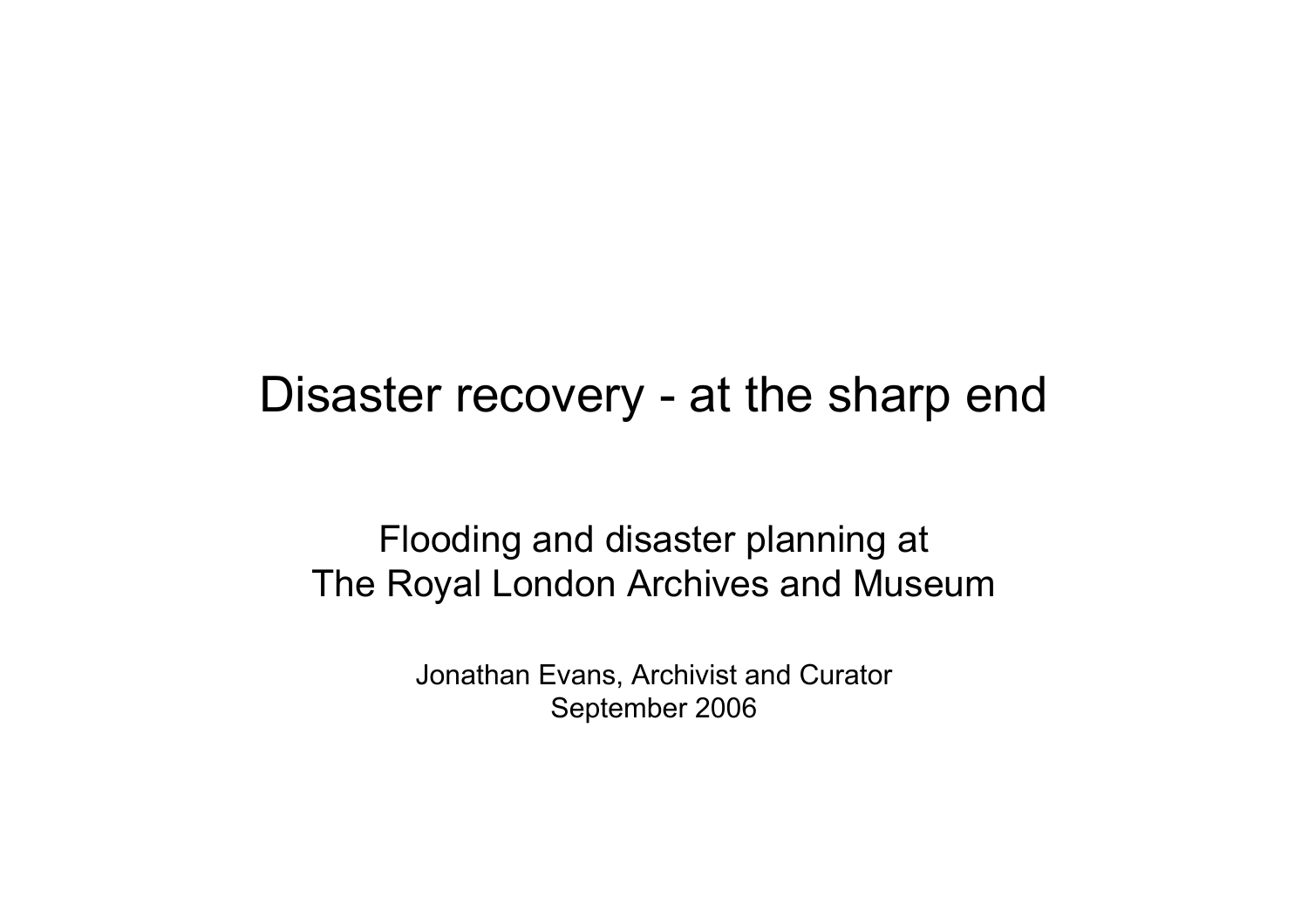# Background: St. Philip's Church





- • The Royal London Hospital Museum opened to the public in 1989 and is located in a late 19<sup>th</sup> Century building , a former Church of England Church together with the medical library of Barts and The London School of Medicine and Dentistry.
- •Designed as a place of worship, the building was built with minimal drainage
- •Above left: Conversion of St. Philip's Church, Whitechapel, c. 1987
- •Above right: Barts and The London School of Medicine and Dentistry Library in St. Philip's Church, 1990s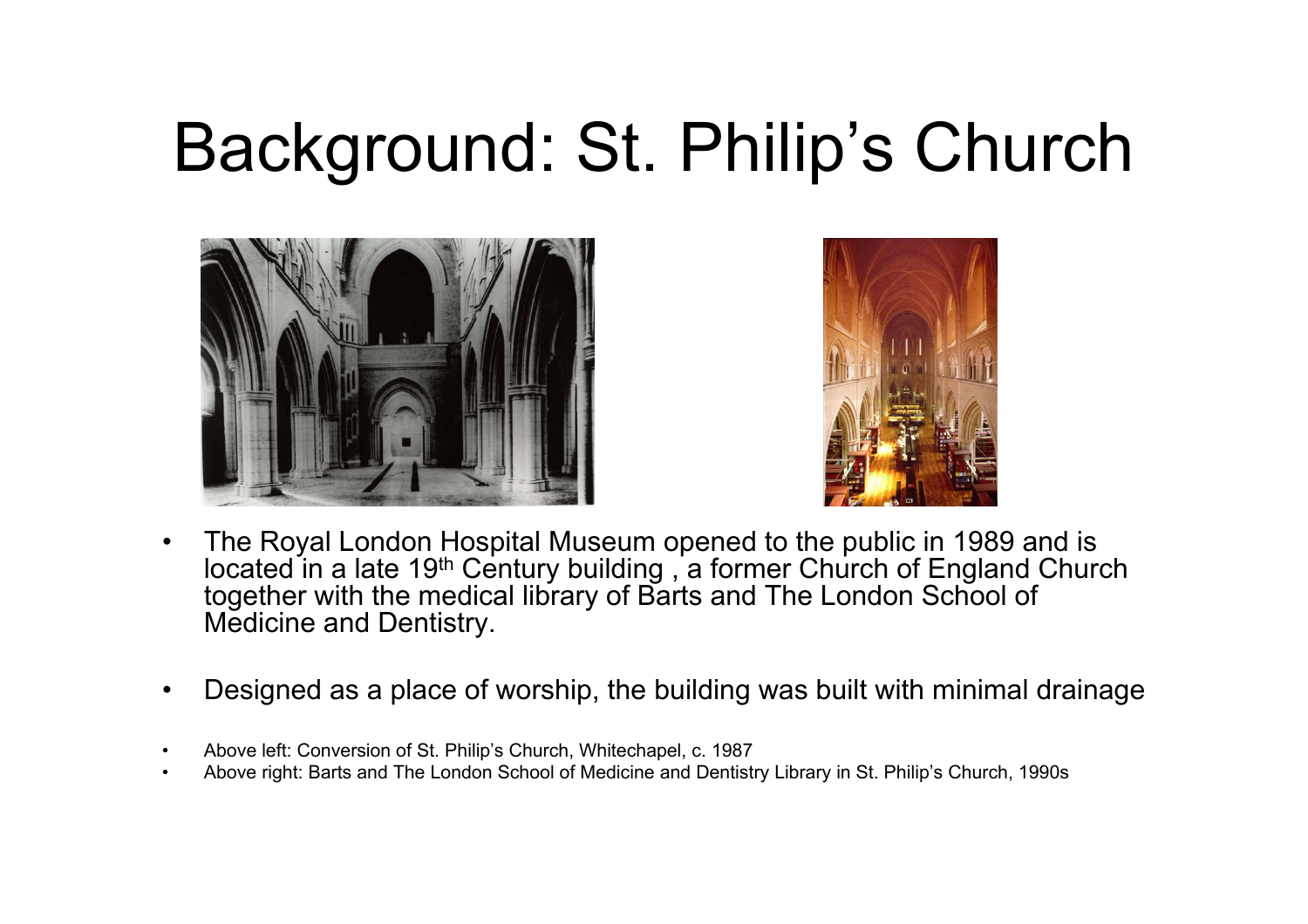# Royal London Hospital Museum





• In 2001 Royal London Hospital Museum benefited from a Heritage Lottery Fund Grant and was refurbished, but remained located in the basement (former crypt) of St. Philip's Church.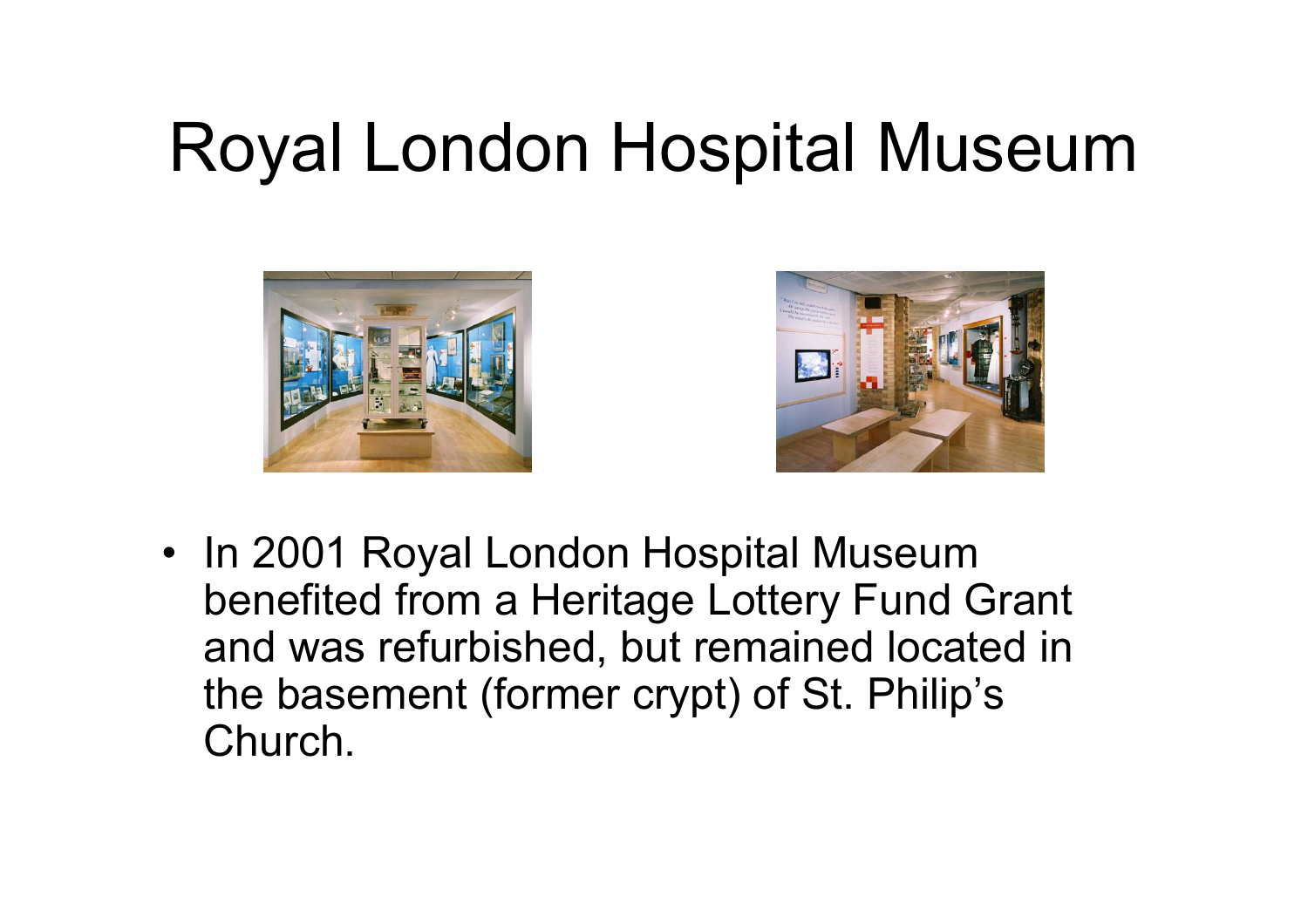## Barts and The London

- In 1994 Barts and The London NHS Trust was formed.
- Took over the management of the existing hospital archives and museum, uniting the services in the same directorate (Trust HQ) with similar line management, etc.
- Tenure of premises of RLH Museum remained with Medical College which became part of Queen Mary in 1995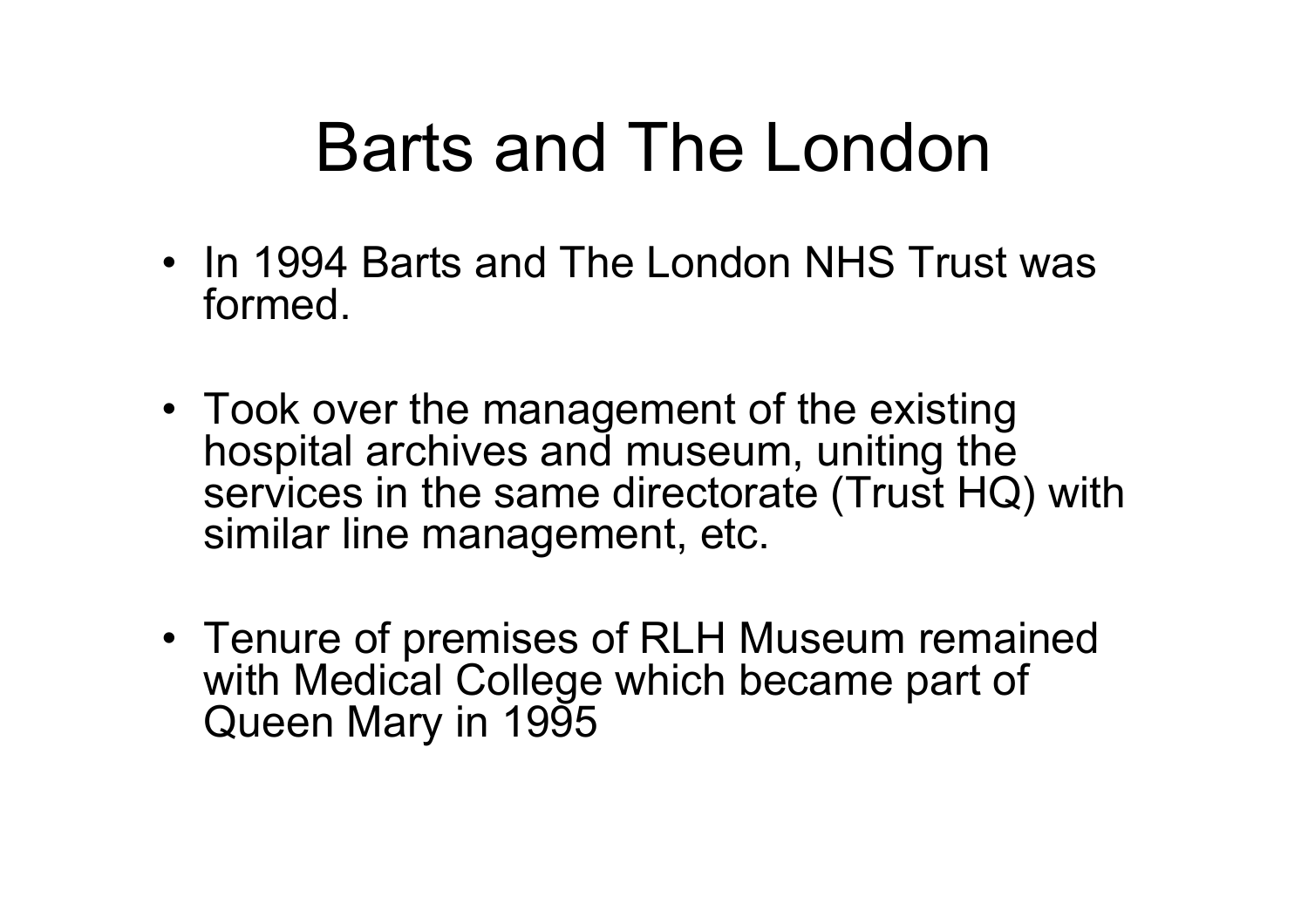# Royal London Hospital Archives

- **2004:** Royal London Hospital Archives transferred from premises at Whitechapel to purpose adapted premises at Prescot Street, Aldgate
- • Includes archive strongroom, search room, and office
- • Premises shared with Trust Records Centre
- • Records Centre experienced a flood soon after opening



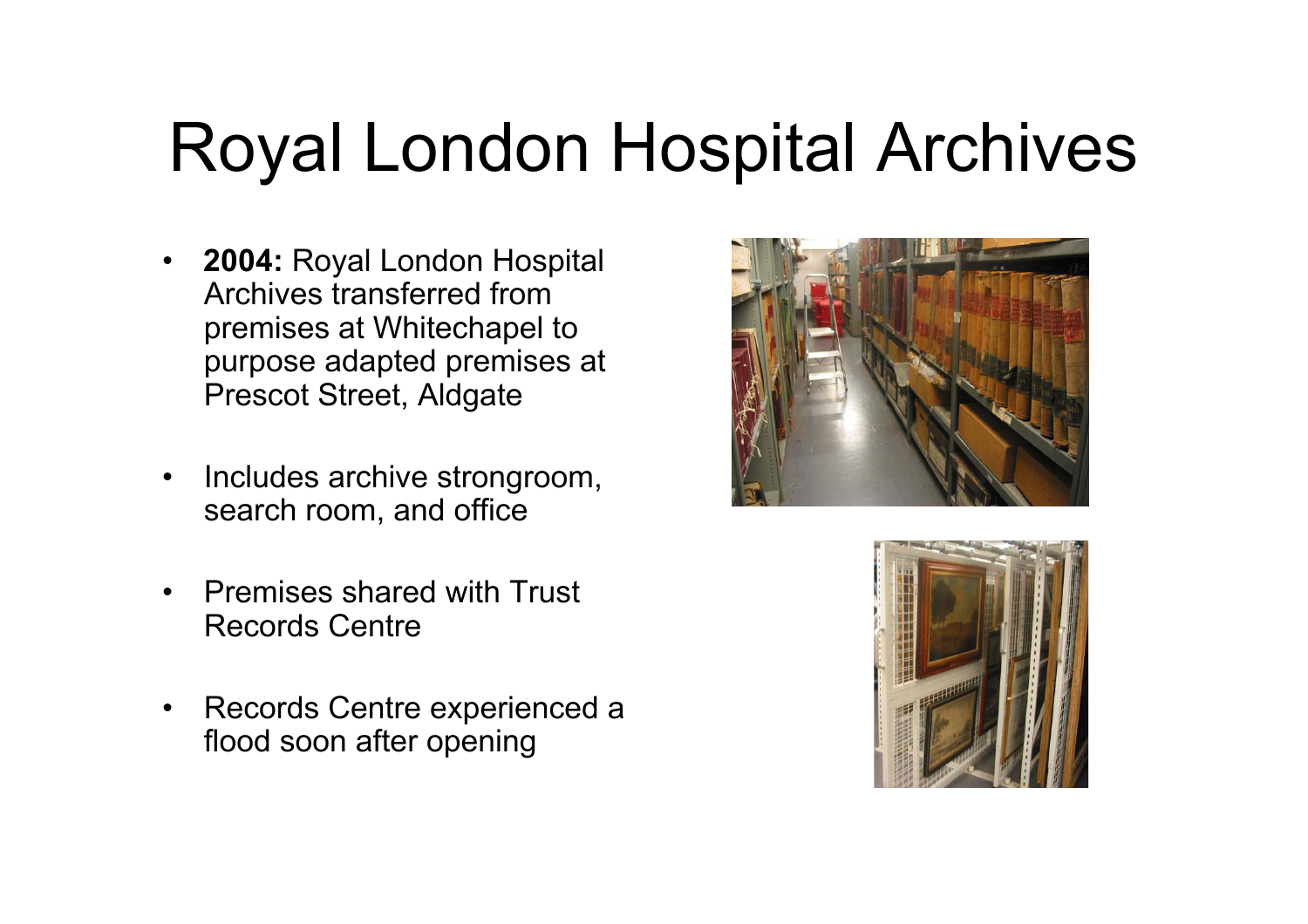#### Royal London Hospital Archives and Museum disaster plan: formulation

- Formulation began early 2006, based in part on existing disaster plan for SBH Archives and Museum.
- The disaster plan covers several areas in Barts and the London NHS Trust: The Royal London Hospital Museum in Whitechapel, Royal London Archive (strongroom, searchroom, and office) and the Trust Records Centre in Aldgate.
- Barts Archives and Museum retains its own disaster plan.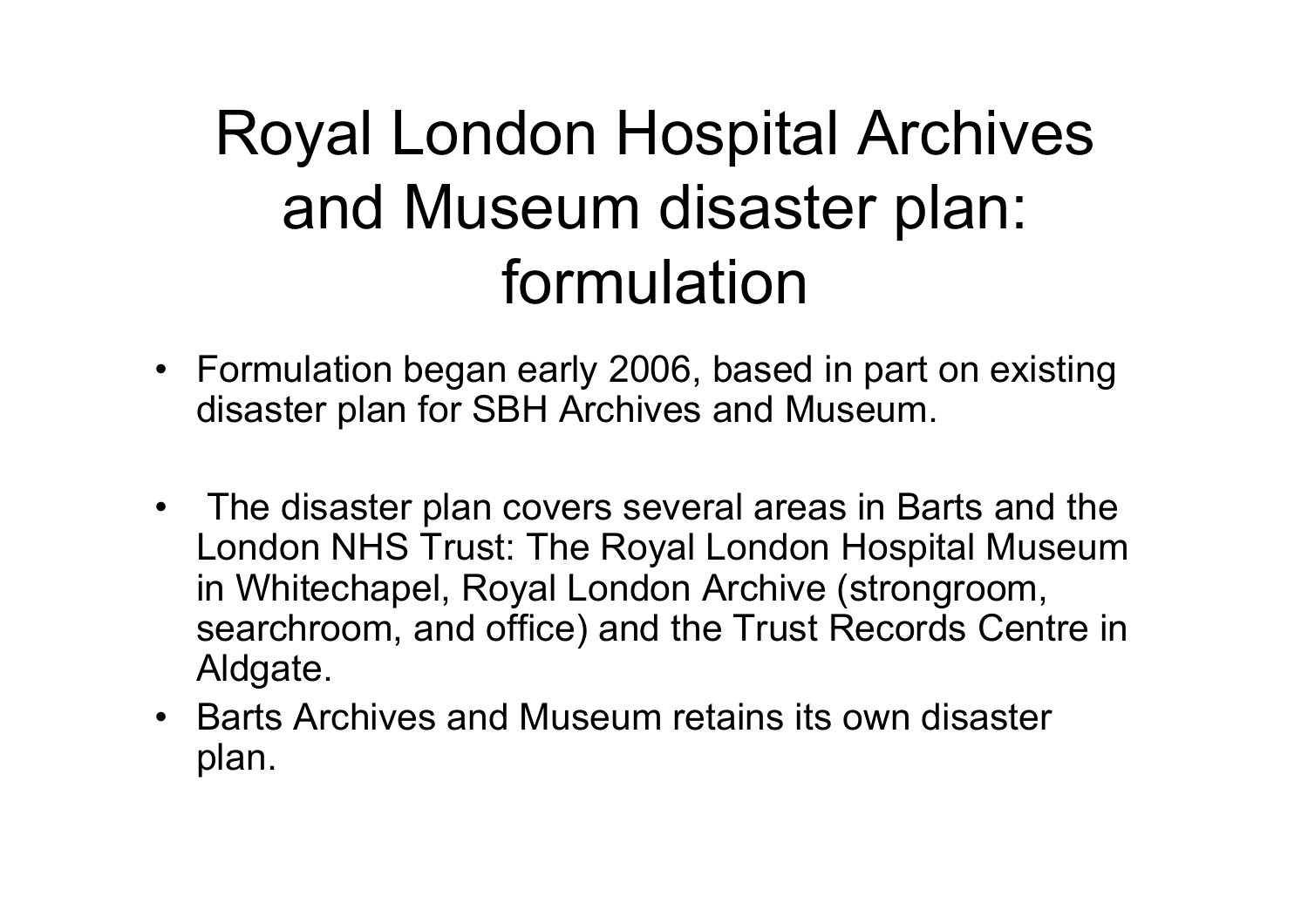# Disaster plan development

- Plan in development when the museum was flooded on 13 June 2006
- Subsequently reviewed: details were amended after learning from experience.
- •Long document (approximately 30 pages)
- • Covers preventative measures, action to take during a disaster, salvage and monitoring after disaster.

*Includes:*

- • list of equipment (disaster kit), vital records (including pictures)
- how to remove & sort archives / pictures / museum objects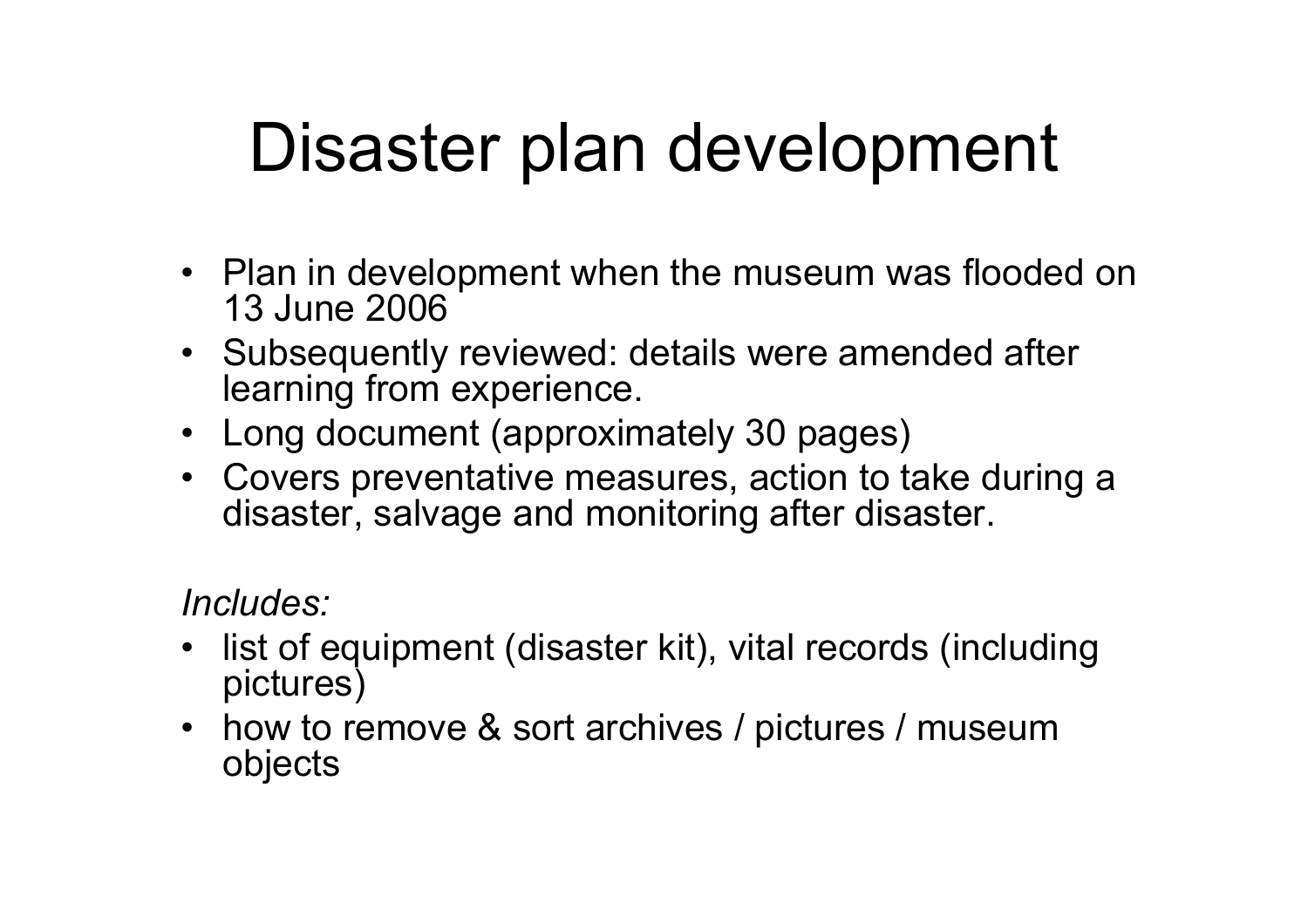#### Plan content

The plan also includes:

- •monitoring following disaster (e.g. temporary closure of services)
- •IT disasters (list of computer equipment & contacts)
- • security (e.g. how to disable alarms, names of individuals who have access to secure areas)
- •temporary storage areas
- •information re drying damage material
- •other sites containing Trust historical assets
- •copy of the damage sheet.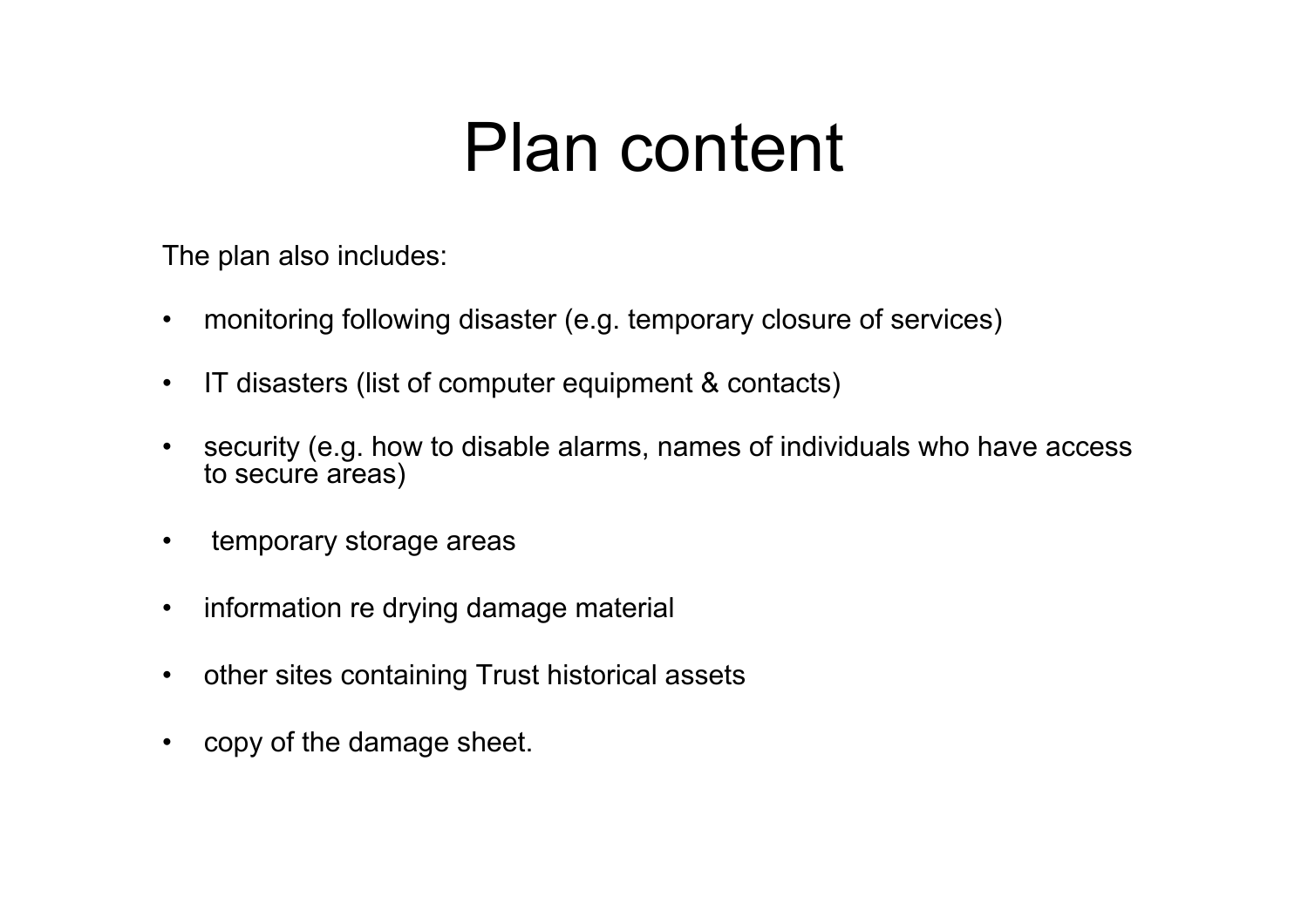#### Action to take in a disaster

In a disaster, the following are very useful:

- list of contacts, e.g. archivists (including home details)
- security, building managers, estates
- details for services like the fire brigade pumpingout service, Thames Water, alarm company
- insurance company, conservators, and specialist drying restoration service (Harwell, with whom the Trust has a contract).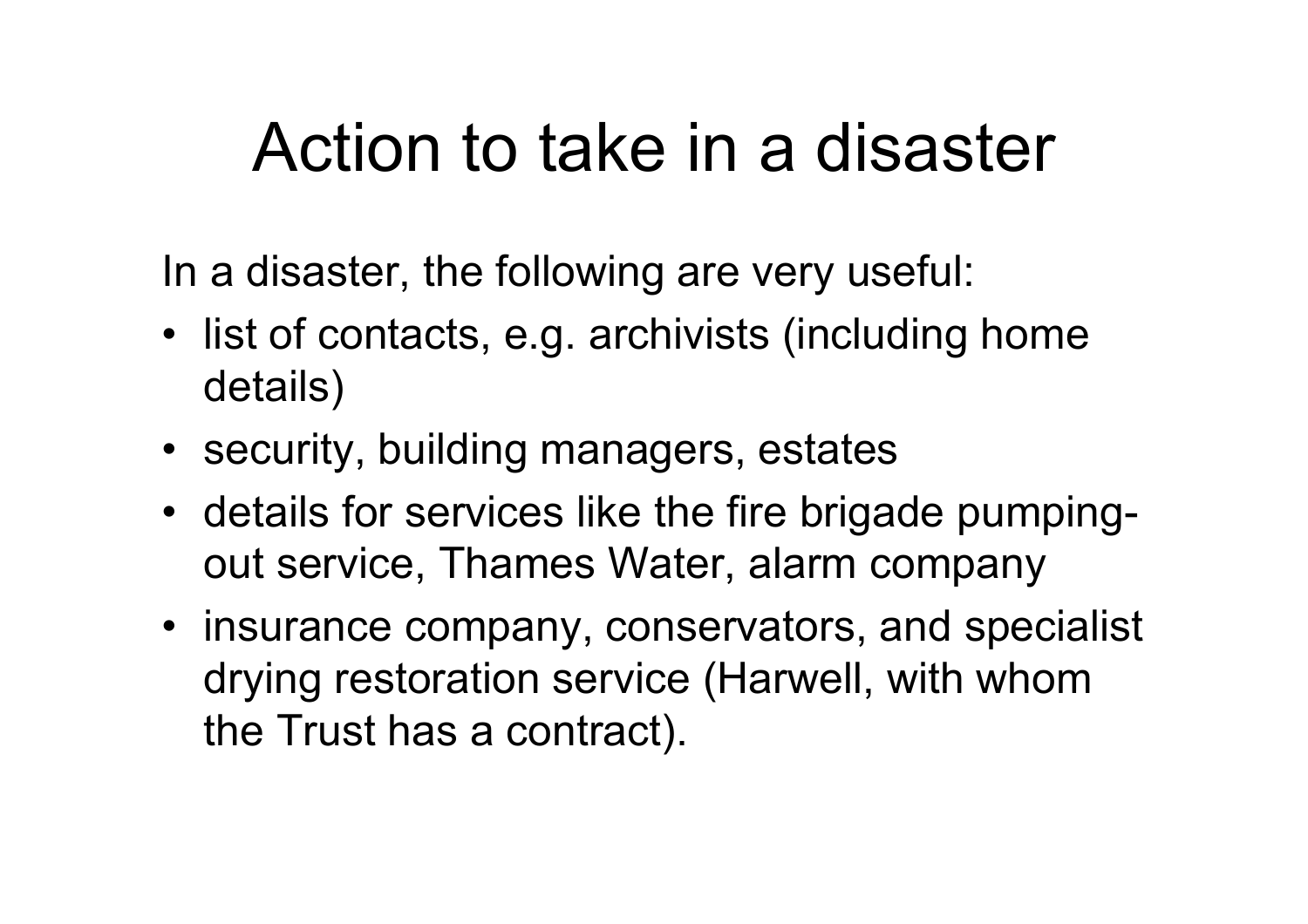# The flood

- Flood resulted from blockage in the drainage system (caused by piece of masonry lodged in the sewer outflow pipe)
- Exacerbated by installation of new toilets (disabled and non disabled in building in early 2006.
- At 16.00 on that day 1.5" of rain fell in 20 minutes at **Whitechapel**
- Museum being invigilated by volunteer who contacted assistant archivist and records manager working at Prescot Street. Access to the list of contacts in disaster plan is particularly important if there is a volunteer supervising the area when disaster strikes.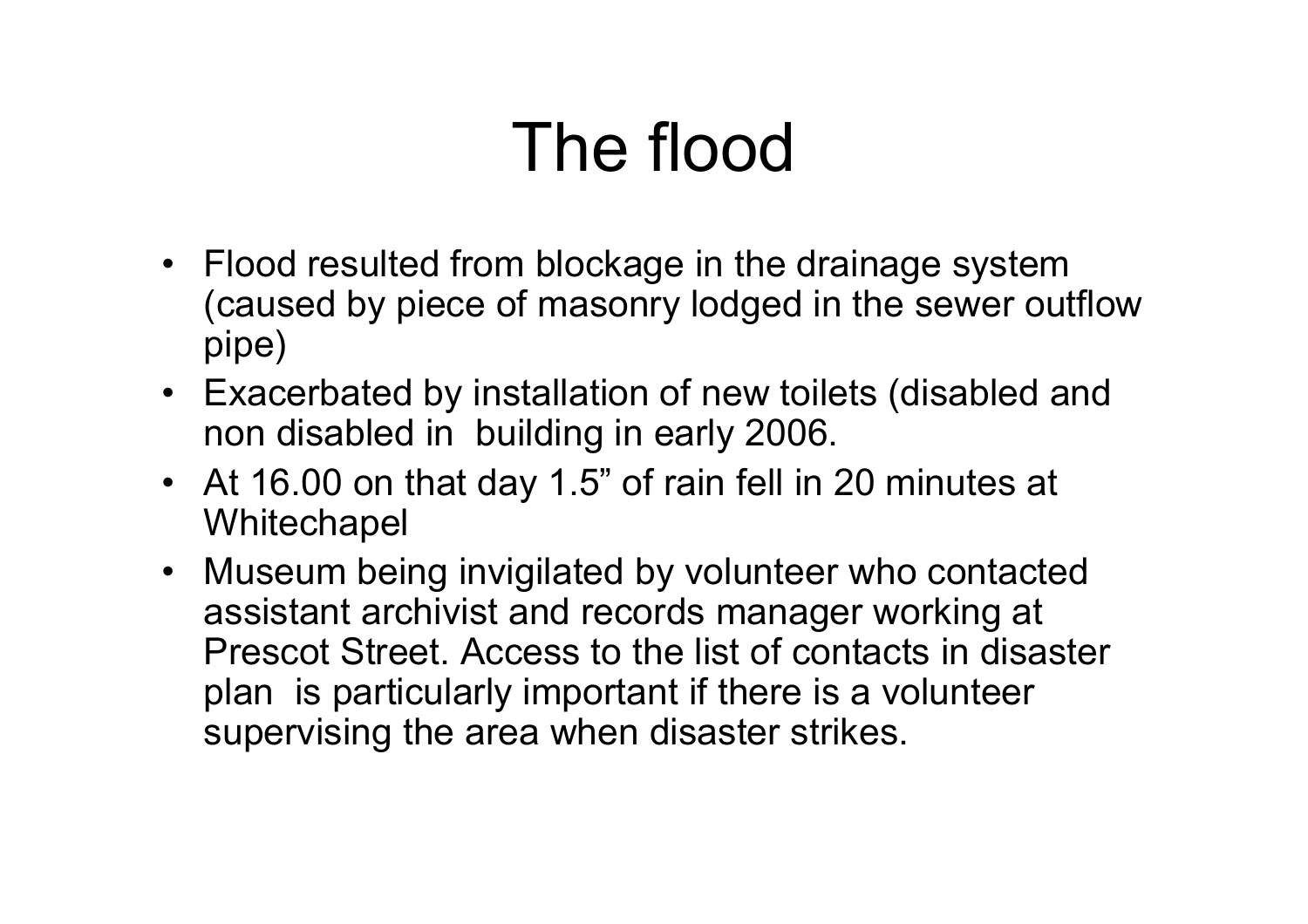## Issues raised by the flood

- Archivist was on-site at Whitechapel, but was in consultation with archaeologists working on building site and could not be contacted for 30 minutes.
- • Medical School/ Queen Mary Estates Department gave assistance – medical library also flooded.
- Existing emergency procedures suggested contacting NHS Trust Estates – discussion over who was responsible for clean up.
- Floodwater contaminated with sewage air conditioning helped clear the air.
- Laminate floor ' floated' on floodwater and retained it underneath. Museum designers/ contractors installed laminate flooring in a basement.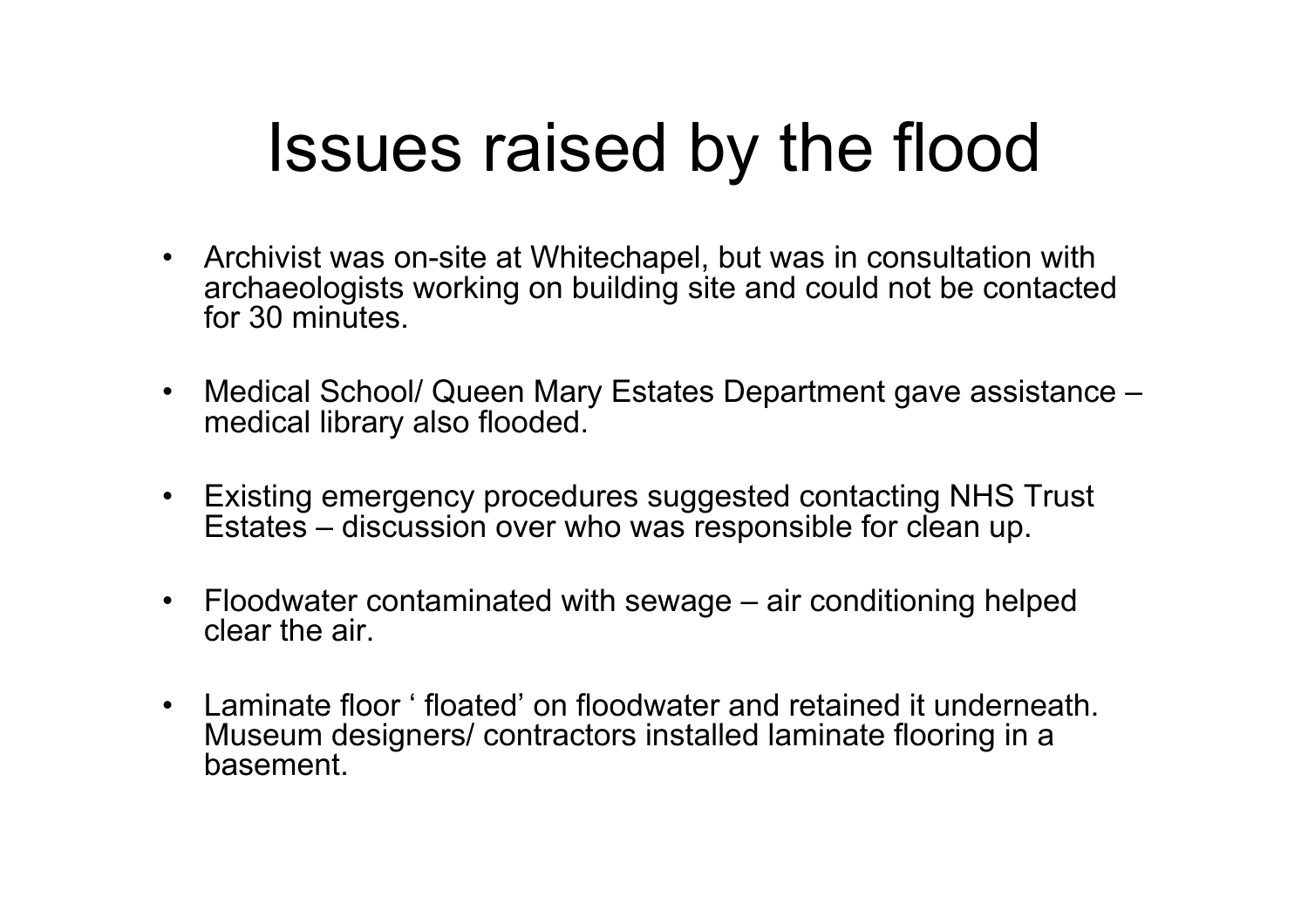#### Blocked drains and museum on 14.6.06







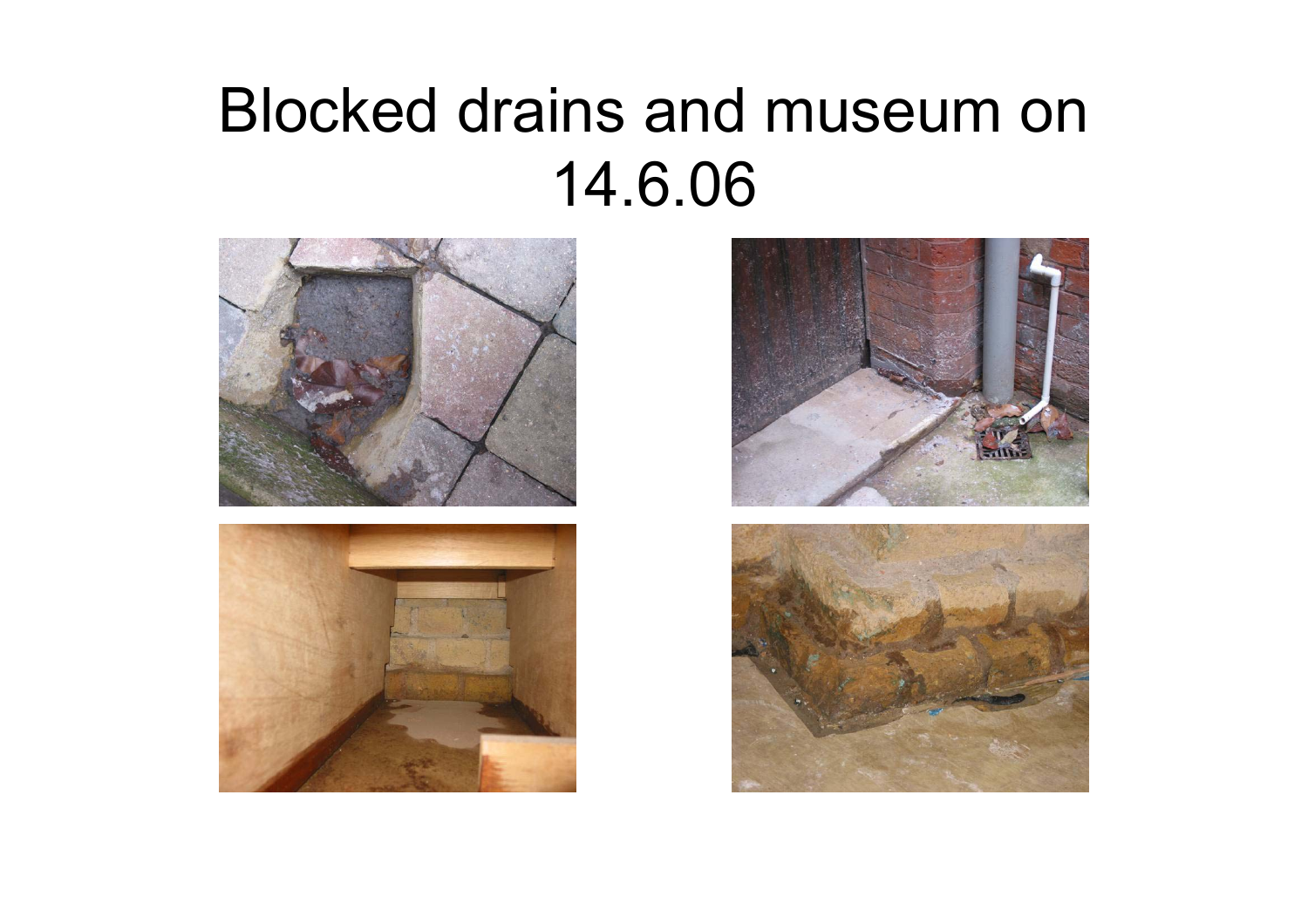# Flood and cleanup 1

- •Due to large number of call outs on 13<sup>th</sup> June, Thames Water contractor only arrived next day – until then College Estates installed a pump to reduce water level
- •Industrial strength Aquavac was essential to clean up
- • 4 dehumidifiers rented next day – retained for duration of museum closure and thermohydrographs installed and monitored very regularly
- Until source of blockage was identified, constant vigilance was vital to minimise risk of further flooding.
- •When lifted laminate floor a potential health hazard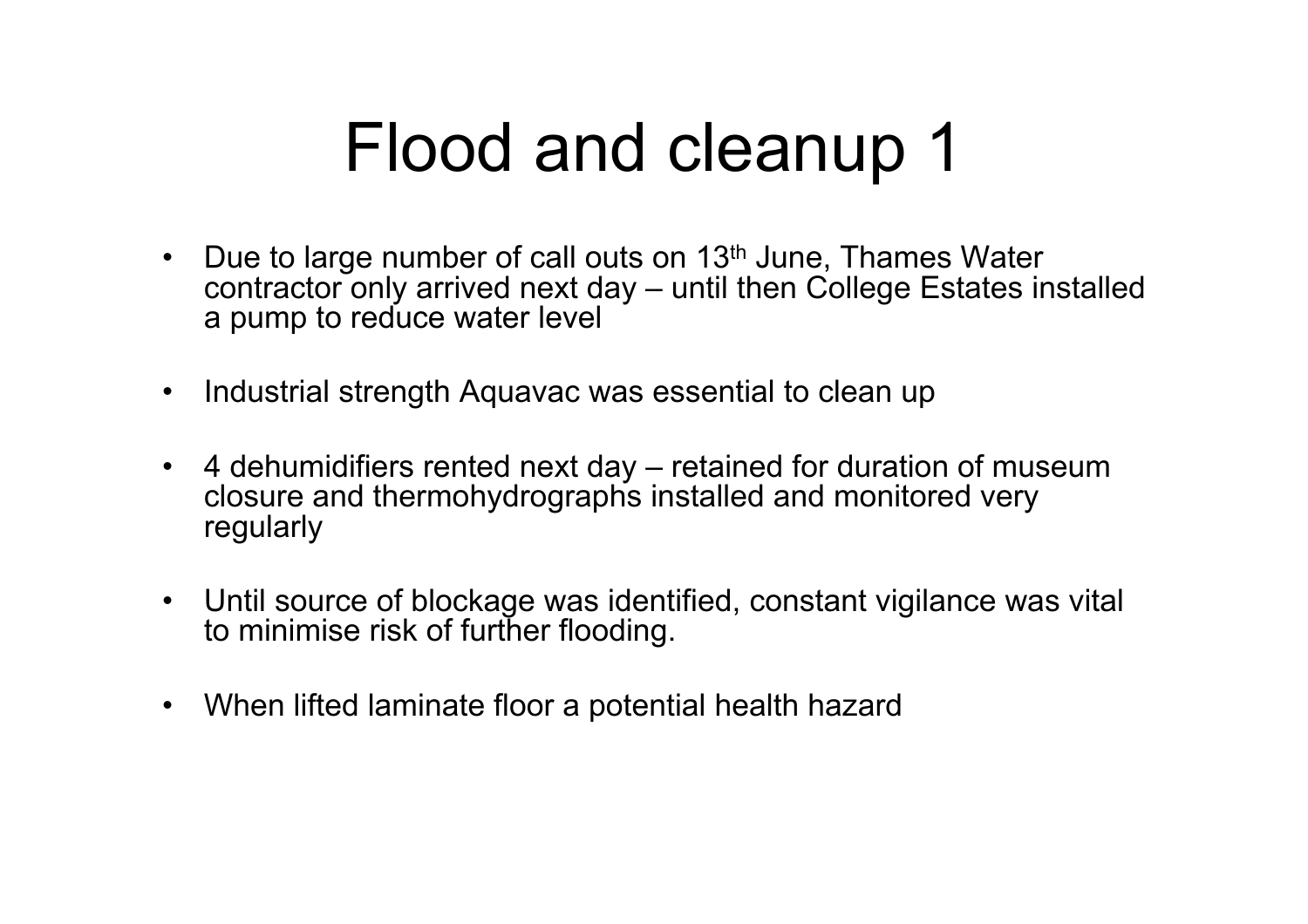## Clean up photos 14/15.06.06







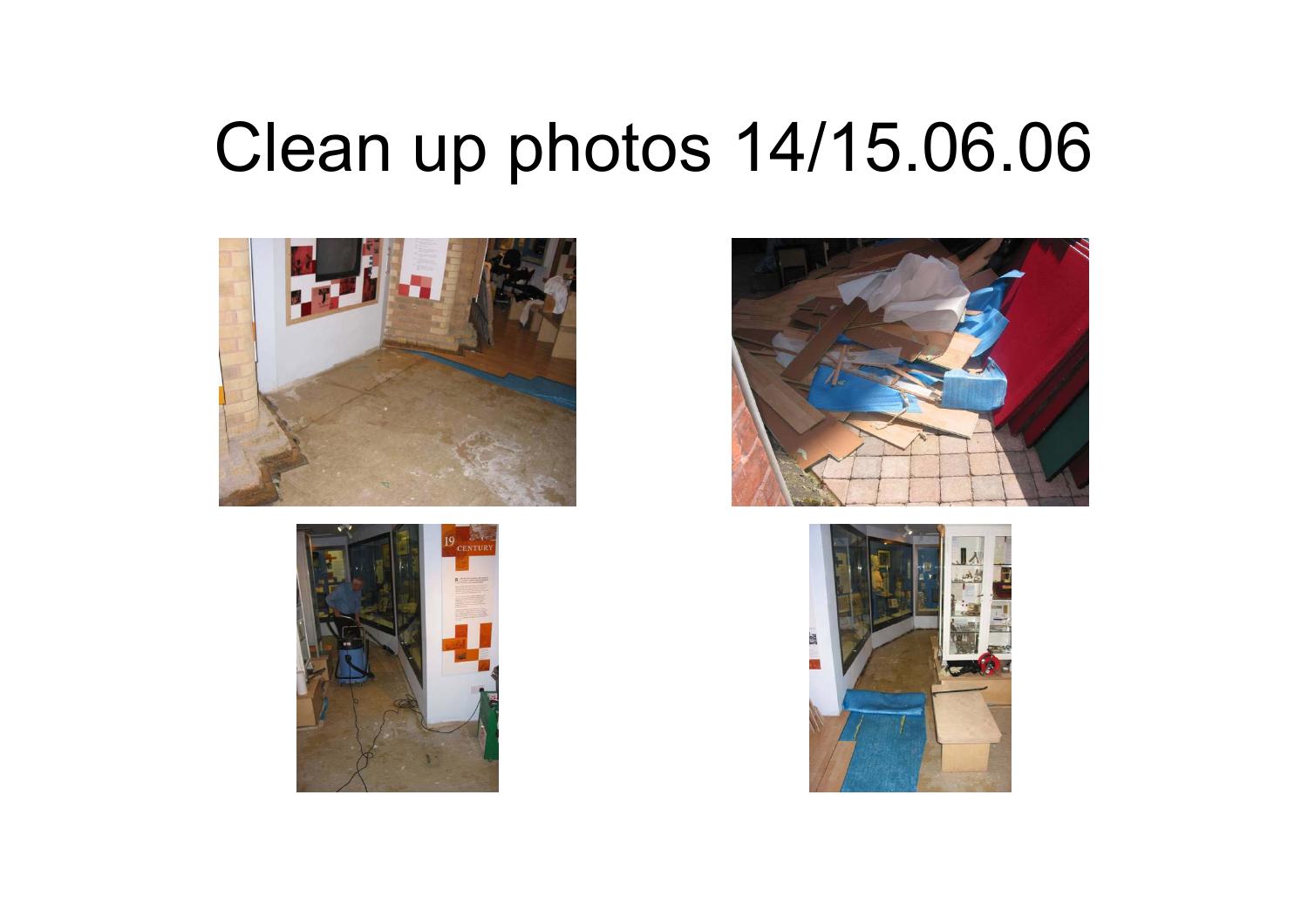# Flood and cleanup 2

- Archivist and a technical manager worked with estates staff to remove flood water a.s.a.p.
- 100 aquavac buckets removed from the museum on the day of the flood
- Archivists and records managers packed up office equipment, undamaged publications stock, etc. next day
- New floor quoted for, commissioned and installed within 10 days of the flood.
- Cleaners used antibacterial spray on brickwork etc.
- Additional vents installed in showcases to assist drying process.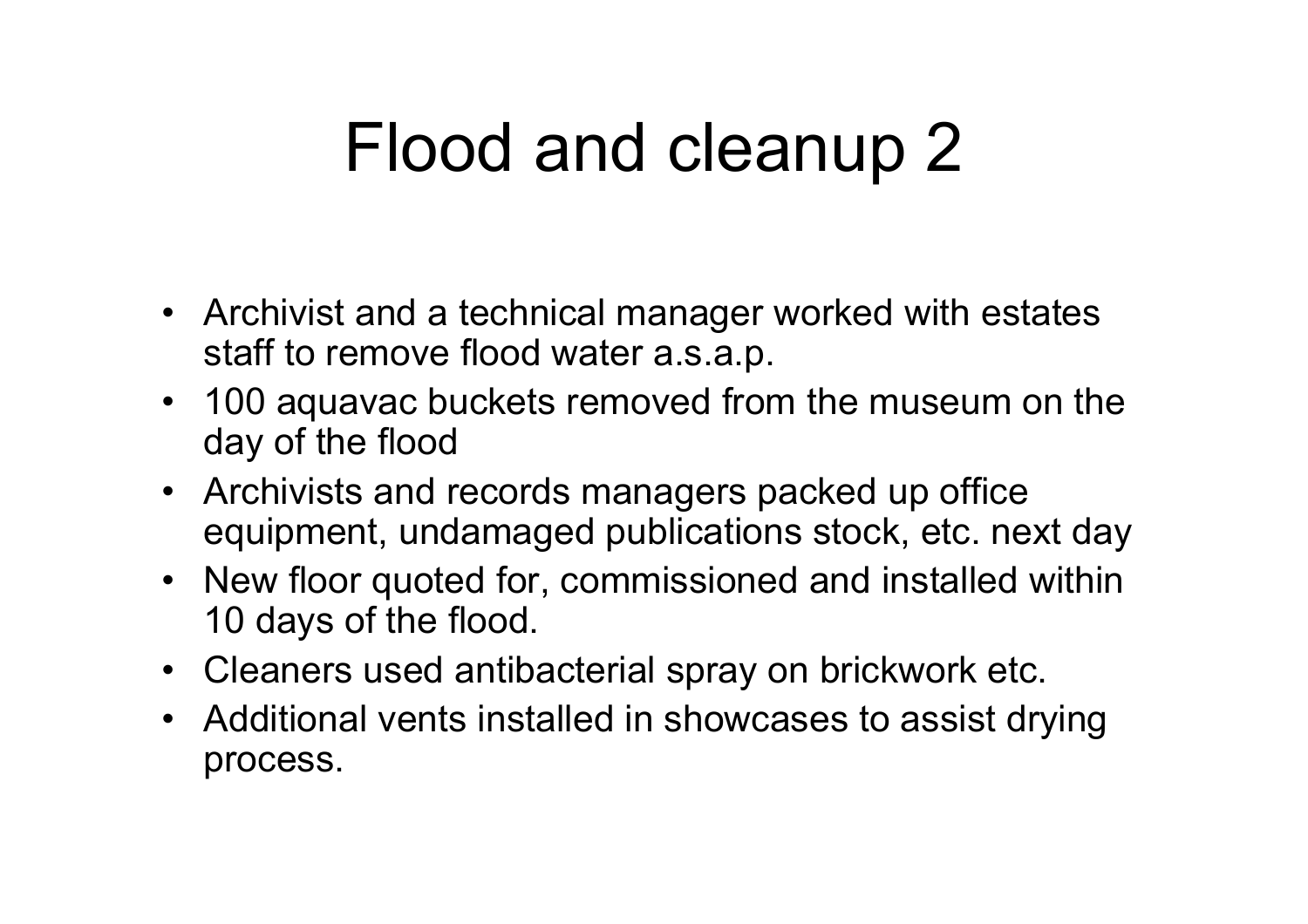#### Lessons of the flood: equipment, practice

- • Maintaining emergency supplies (disaster kit), eg. protective gear etc. essential
- $\bullet$ Investigate keeping aquavac on-site
- • Be vigilant of misuse of WCs (e.g. flushing of towels). Report bad drain smells, etc.
- •Maintain close liaison with transport and professional colleagues
- • Flood alarm would have been very important if the flood had happened when museum was closed. The disability lift alarm in the library was found to have triggered when it's base became flooded: this cannot be guaranteed to if flooding reoccurs
- •Keep everything off the floor.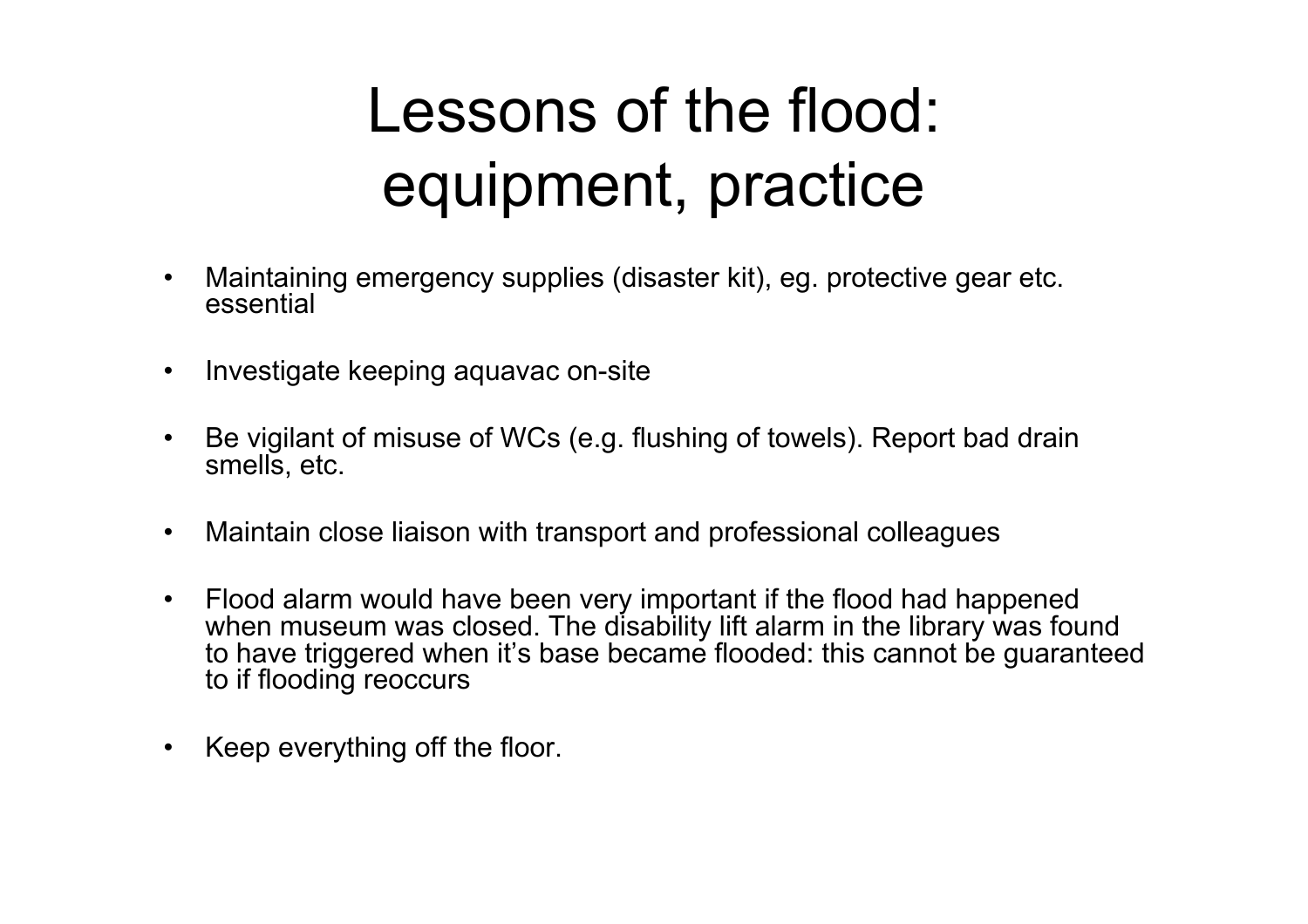#### Dehumidification and basic remedial action



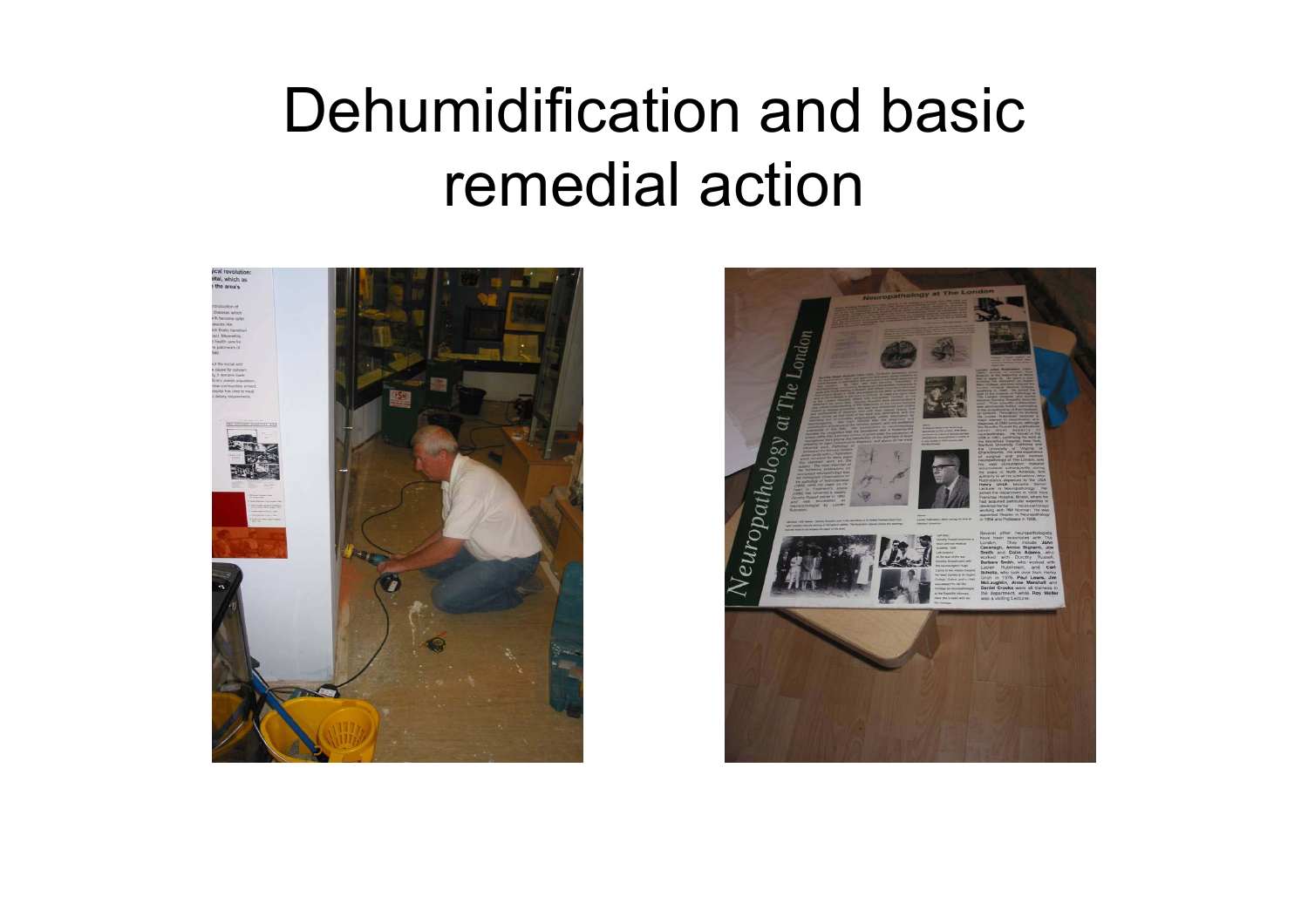#### Lessons of the flood: insurance, conservation

- Insure for all risks and changes of location two pictures which had frames damaged were wrapped but were resting on floor as they had just been accessioned and were awaiting transfer to picture racking
- Have a digital camera ready so you can take pictures of damage to premises and individual items a.s.a.p.
- •Get your conservators to look at damage a.s.a.p.
- 4 portable dehumidifiers were hired: essential in avoiding damage to museum exhibits / fabric: know how to access these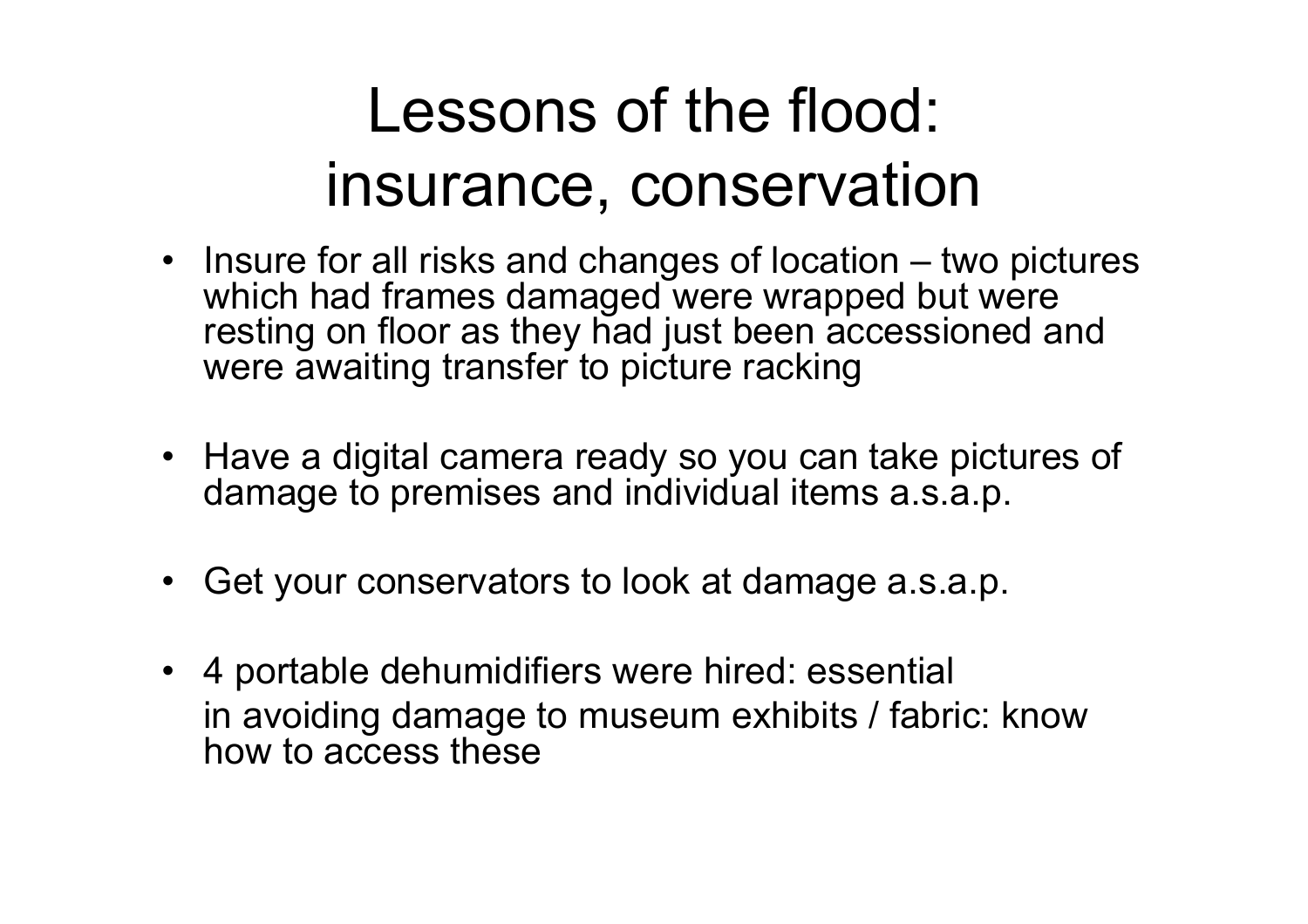#### Damage to two frames / mounts



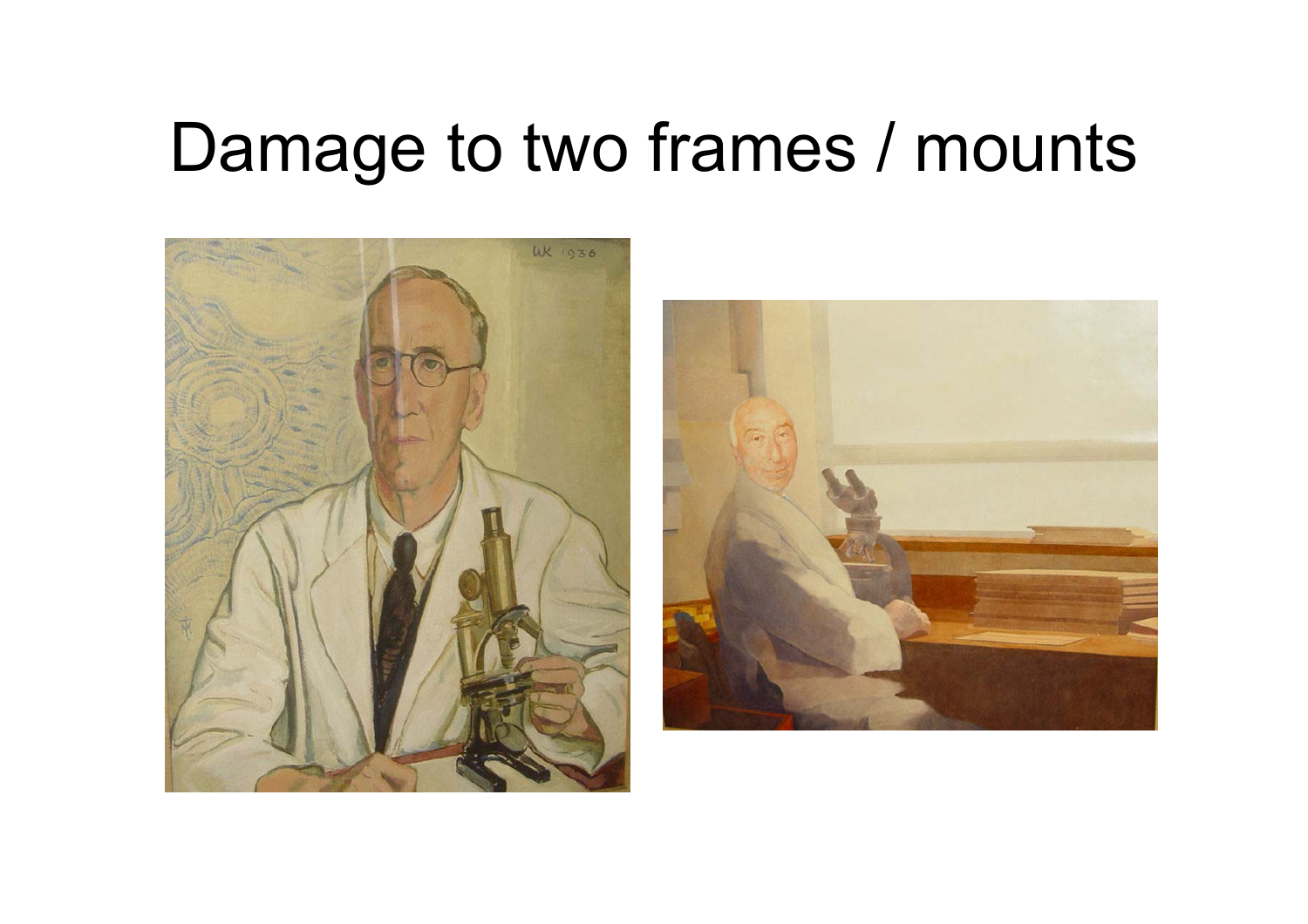#### Lessons of the flood: communication

- Mobile phones can be very helpful in a crisis
- Draft disaster policy helped establish protocols: e.g. assistant archivist on leave was contacted.
- Archivists at Barts took lead in contacting other museums etc.
- Flood affect neighbours too Library has had to replace base of mobile shelving. Flood has led to closer cooperation with Library and Medical School colleagues
- Communication with Trust through Trust bulletins etc.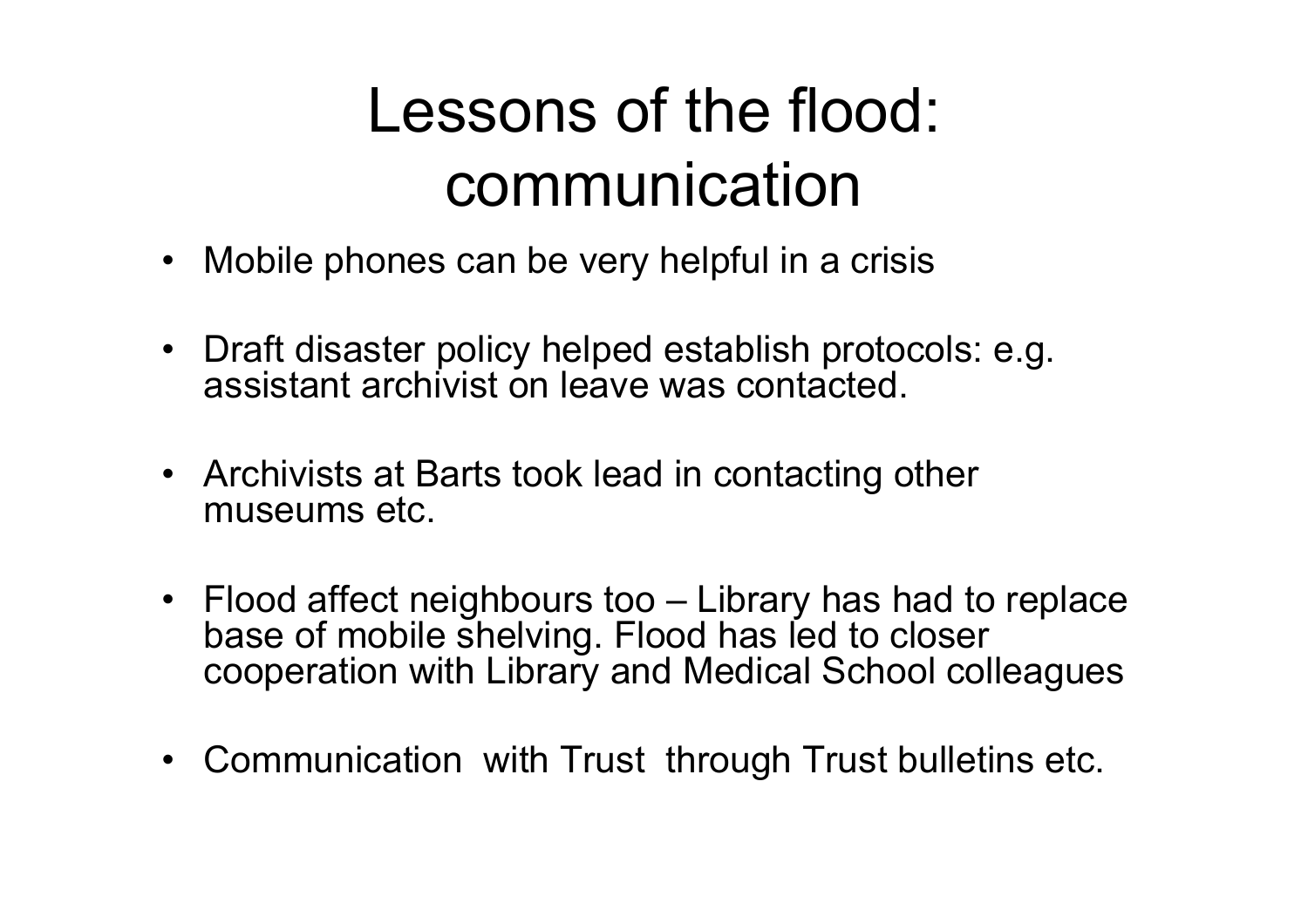## Disaster plan : implementation

Implementation of the disaster plan involves:

- Purchasing equipment
- Labelling vital records
- Putting the contacts list into the stores (laminate where possible, in case of flood)
- Informing and distributing the disaster plan to relevant members of staff (whilst being aware of Data Protection, re home contact details).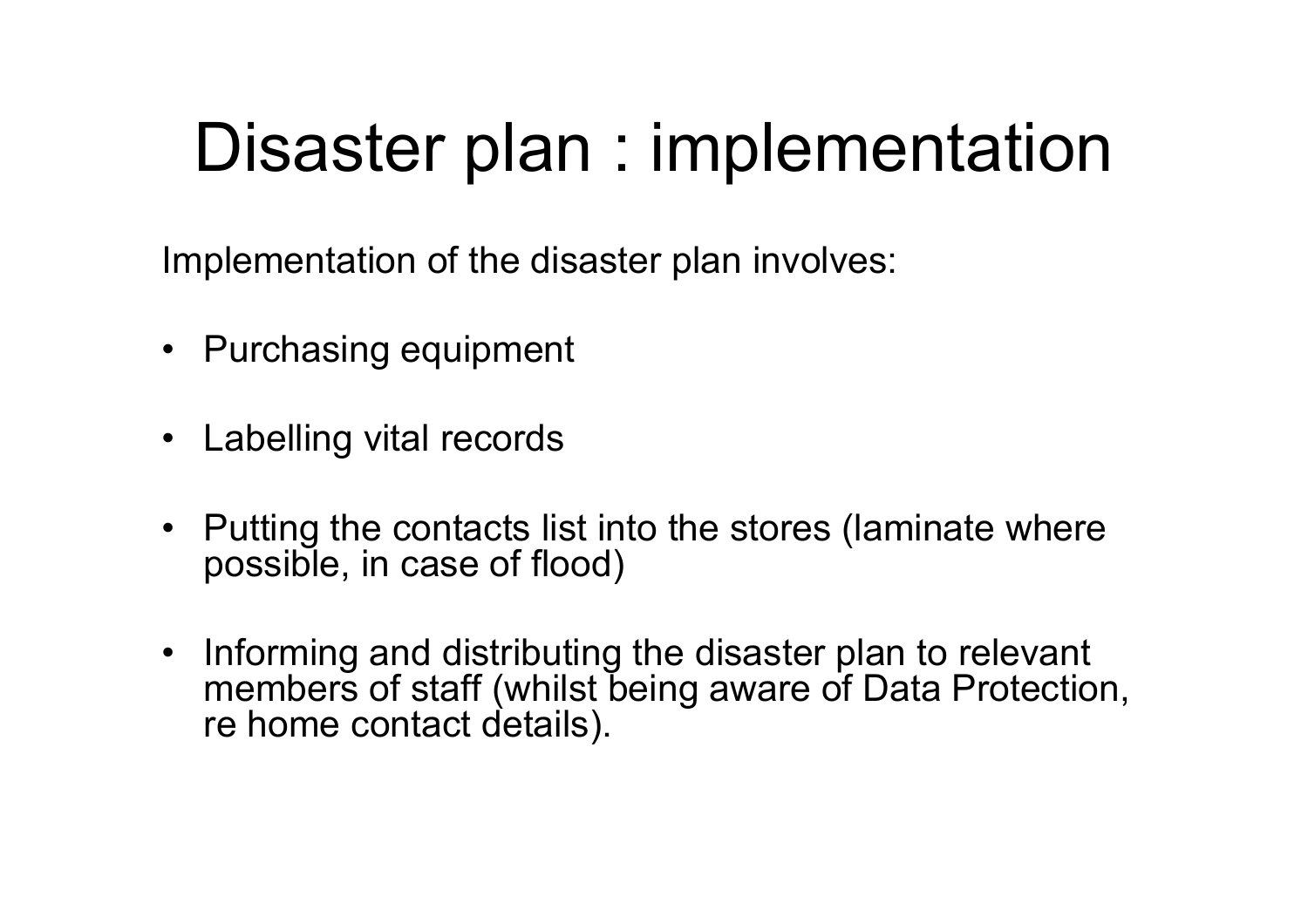# Flood follow up

- Camera investigation of drain system revealed source of the problem.
- Floor replaced laminate was unsuitable new floor is glued to the base and is suitable for use in bathrooms and kitchens
- College insurance covered floor. NHS insurance did not cover loss of publications stock, damaged display boards or Flesh and Blood posters.
- •Museum reopened after 2 week closure.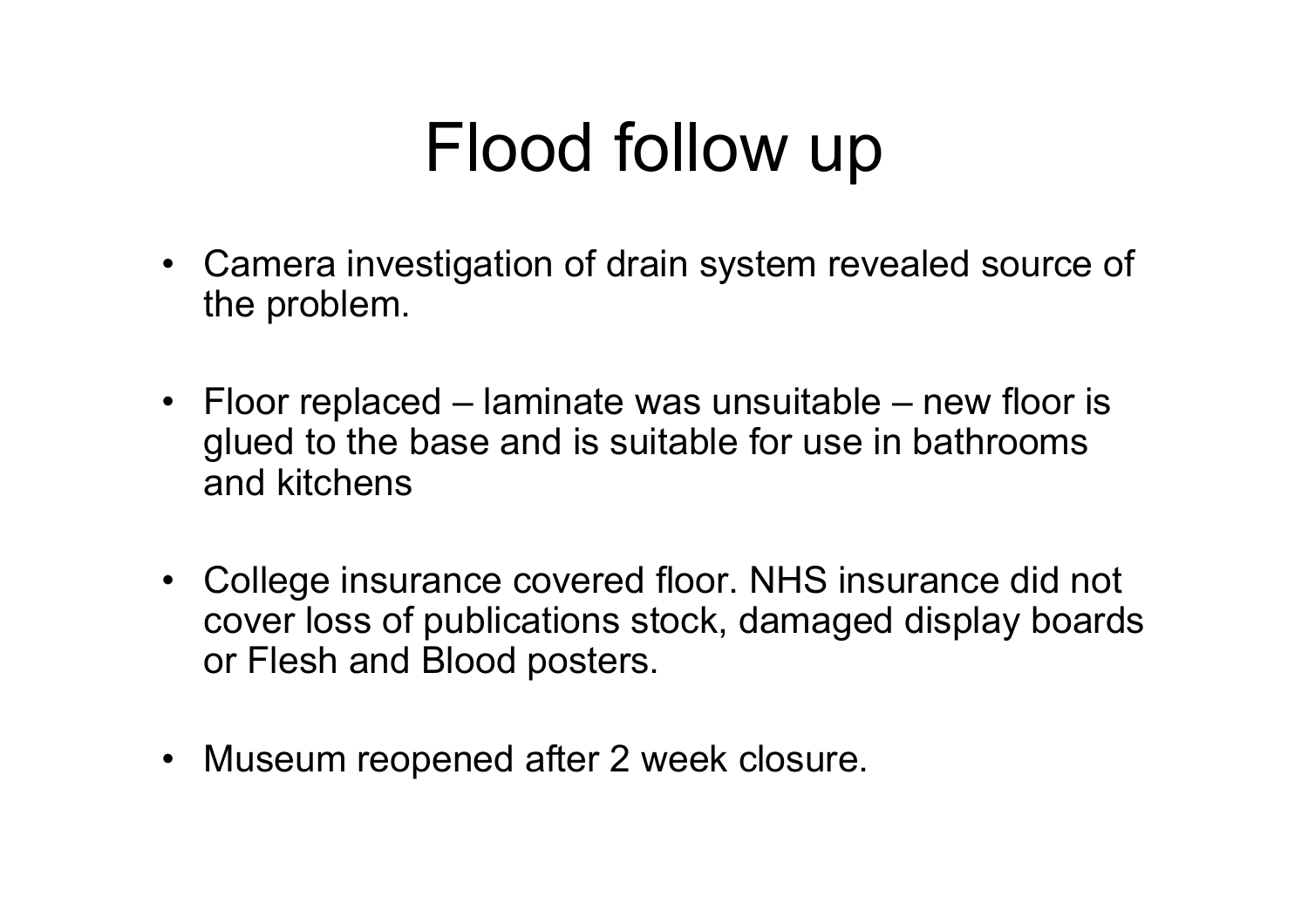#### Museum reopens 29.06.06

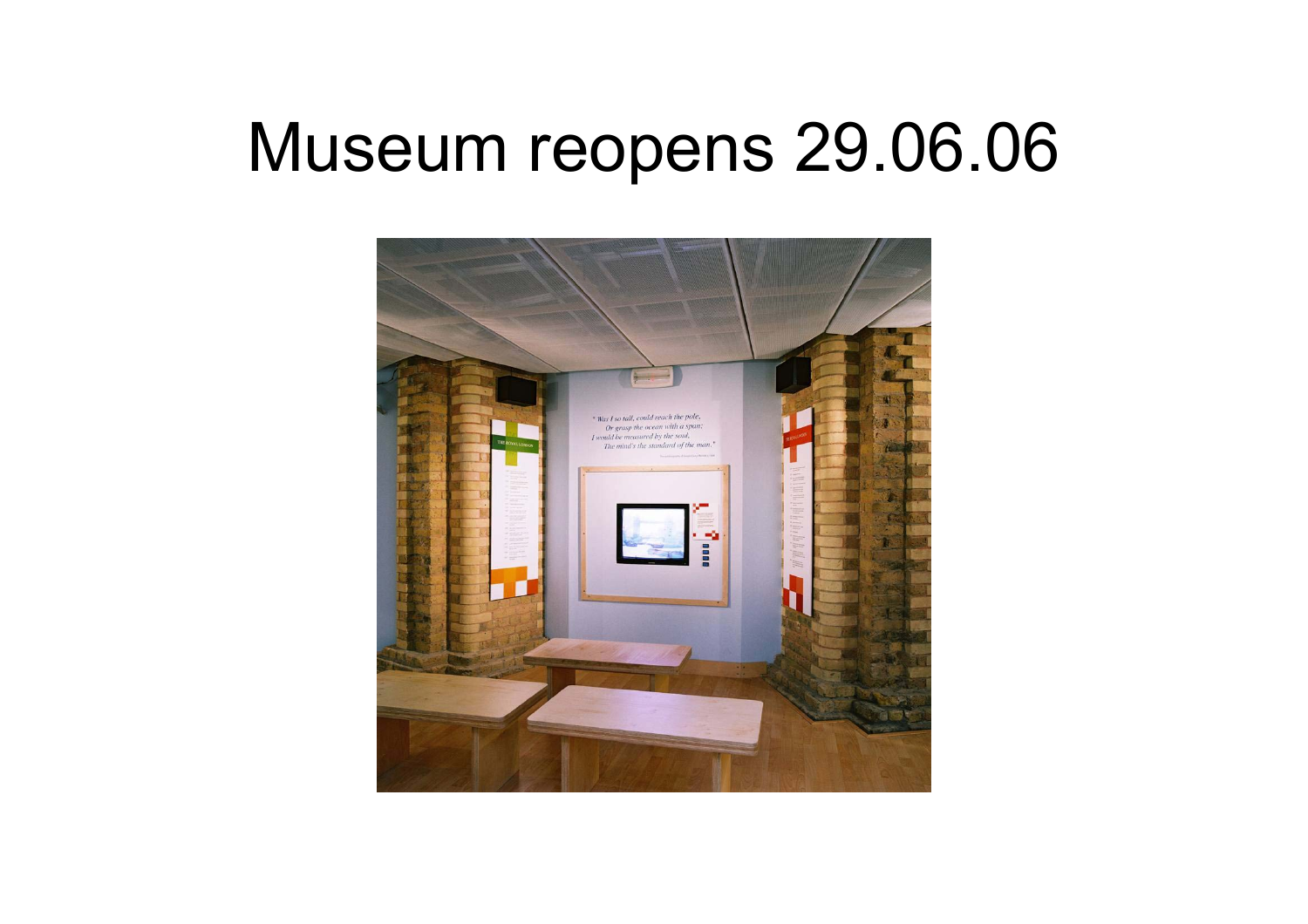## Disaster plan adapted

- Remedial action taken, e.g. purchase of a mobile phone because the archivist, though on-site and therefore difficult to contact.
- After the disaster, it is important to record damage and action taken (partly for insurance purposes). Photographs should be taken and shown to relevant people (then stored on an office shared drive if digital).
- Details of damaged items should be recorded on the damage sheet, such as reference, location, description, damage, action, box number (that the item was packed into), and comments.